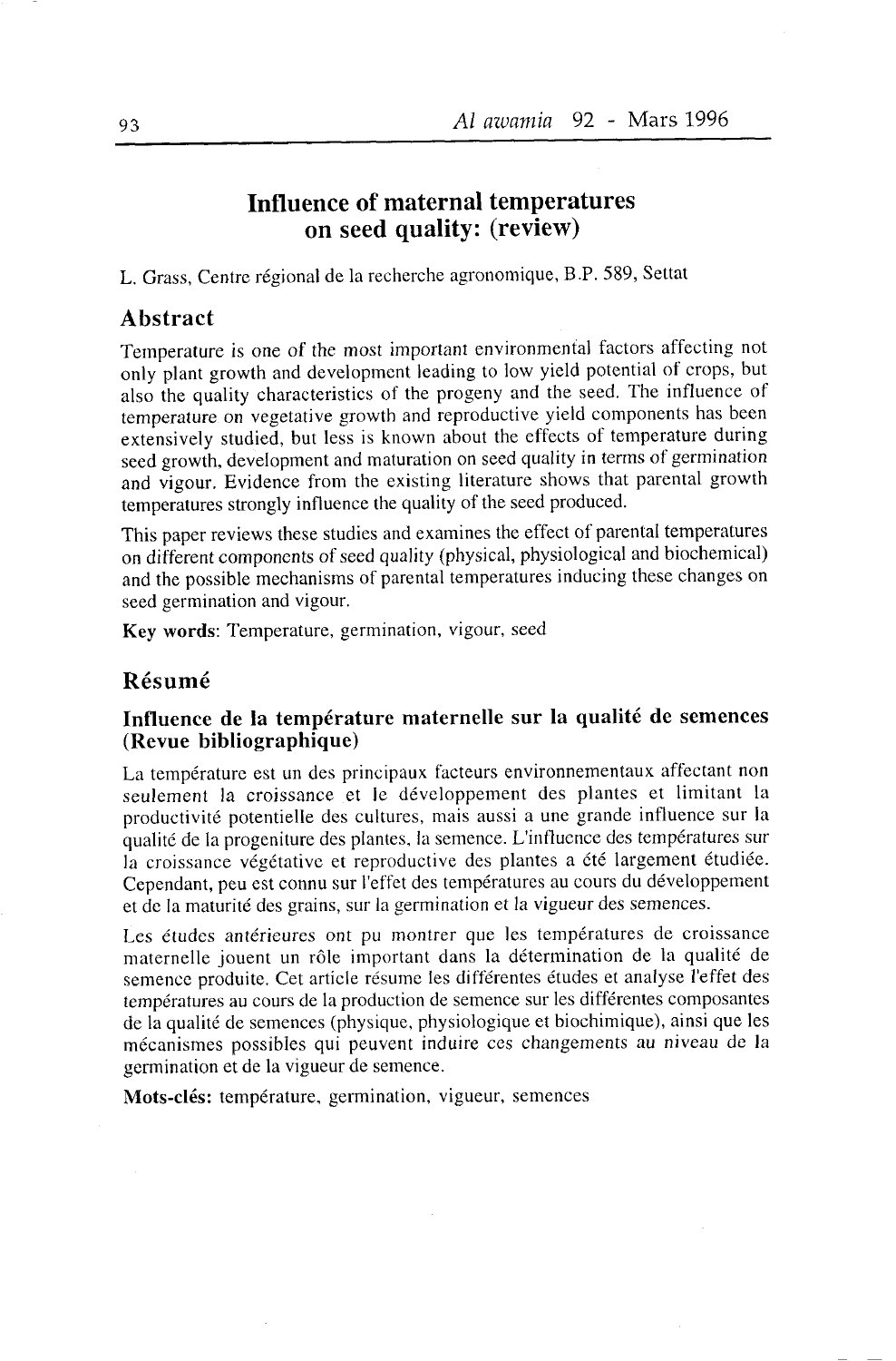# ملخص : تأثير الجرارة على جودة البذور

ک اس ل. الركز الجهرى للبحث الزراعى، سطات، المغرب

تعتبر الحرارة أهم العوامل البيئية التي تؤثر ليس فقط على نمو النبات و قدرتها الإنتاجية، يل لها كذلك تأثير كبير على جودة البذور (الإنبات و قدرة الإنبات). إن تأثير الحرارة على نمو النباتات كان موضوع دراسات عديدة، و لكن تأثير الحرارة خلال نمو و نضج البذور على الإنبات و قوته الم يحظ بنفس الاهتمام وانظل المعلومات حول هذا الموضوع محدودة. أظهرت الدراسات السابقة أن الحرارة خلال نمو النبات "الأم" تلعب دورا مهما في تحديد حودة البذور . هذا المقال بلخص مختلف الدراسات حول هذا الموضوع و يحلل مدى تأثير الحرارة خلال انتاج البذور على مختلف مقاييس جودتها (فيزيائية، فيزيولوجية و بيوكيماوية) و يعطي اضافة لهذا نظرة على "المكانيزمات" التي بإمكانها أن تخلق هاته التغيرات على مستوى انبات و قوة إنبات البذور.

كلمات مفتاحية : الحرارة، الإنبات، قوة الإنبات، البذور .

### **Introduction**

Most cultivated crops start from seeds. Therefore, having high seed quality is important both for the producer and the user. Seeds, in their lifetime, are exposed to three different environments (Harman and Stasz 1986): the seed production field environment, where seeds form, develop and mature; the storage environment, where seeds are conditioned and kept until needed; and the soil environment, where seeds are put in the soil to regenerate new plants. To produce and preserve a high quality seed, optimum conditions should be maintained at each level. Because this is unlikely to occur, decreases in seed quality are inevitable. Deterioration may take place either during the development and the maturation of the seed on the mother plant or while the seed is in storage (Helm et al. 1989). It has been reported that vigour and viability differences arise as early as during seed development (Dell'Aqiula and Toritto 1991).

It is well known that the germination and viability of seeds may vary greatly from year to year and from one production site to another. Much of this variation has been attributed to the environmental conditions prevalent during the formation, development and maturation when the seed is still attached to the mother plant. Different studies have shown that extensive damage to developing and maturing seeds can be caused by different types of environmental stress such as freezing, high temperature, inadequate water supply and mineral deficiencies (Austin 1972; Delouche 1980; Dornbos et al. 1989; Frey 1981; and Tekrony 1981). Mild climatic conditions during the pre harvest period usually contribute to high quality seed, whereas adverse conditions often result in rapid losses of viability and vigour of the mature seed (Delouche 1980).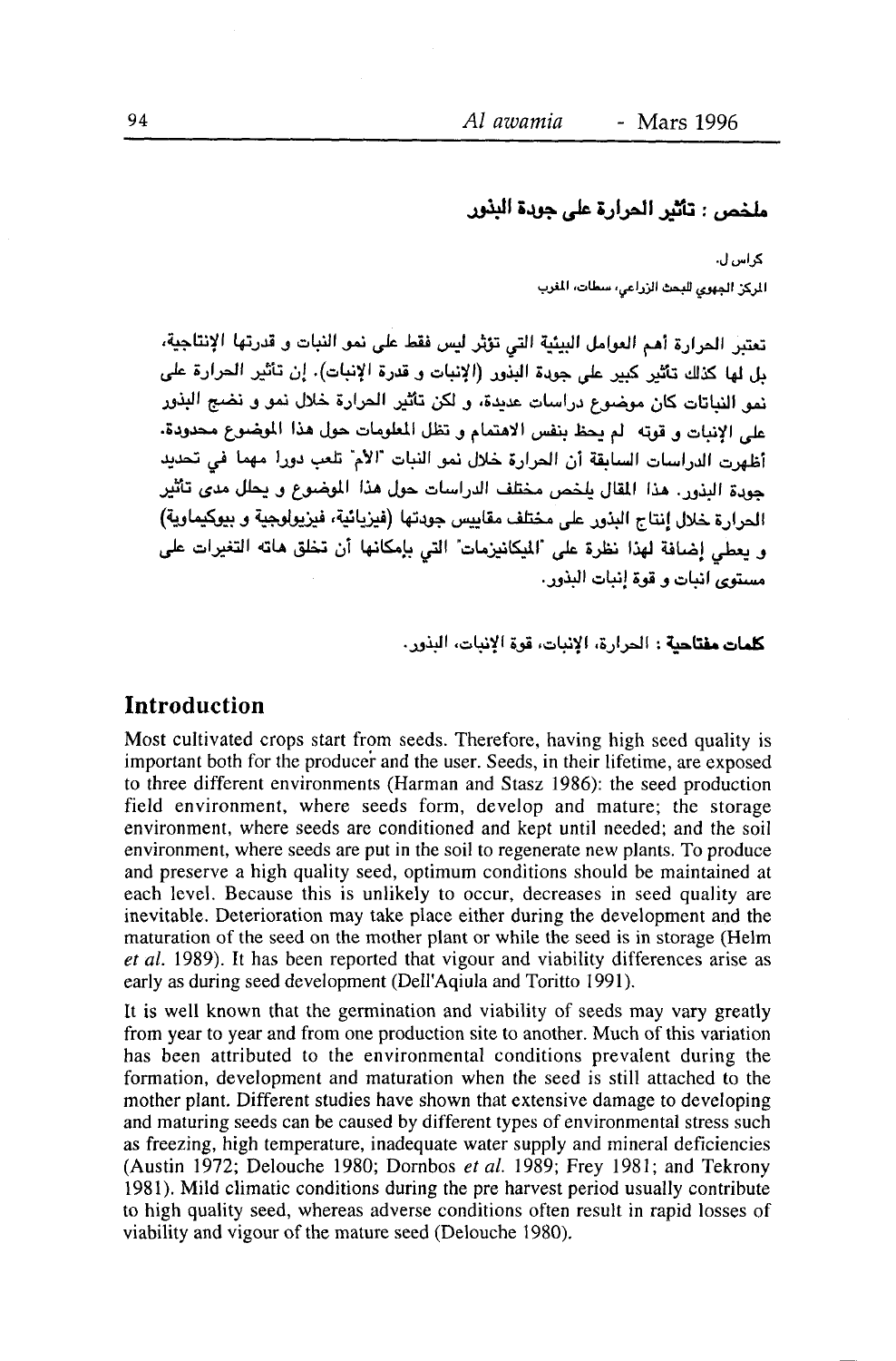to high quality seed, whereas adverse conditions often result in rapid losses of viability and vigour of the mature seed (Delouche 1980).

Depending on the stage of development, high temperatures may strongly influence the quality of the mature seed. For the purpose of this review we divided seed quality into three major categories: physical (seed size, seed mass, and seed chemical composition), physiological (seed dormancy, seed germination, and seed vigour), and biochemical (respiratory system, nucleotide pools, and proteins and nucleic acids synthesis). This review examines these three quality categories changes which may take place as a result of heat stress while the seed is still attached to the mother plant, and the probable mechanism: of heat stress on seed quality.

# Physical seed quality

It is well established that temperature has a major influence on the final grain vield in cereals. The response, however, varies with the stage of development. High temperatures during booting stage or before anthesis greatly reduce grain number per ear (Wardlaw et al. 1989). Tashiro and Wardlaw (1990a) reported that seed set adjustments mostly occur within 10 days after anthesis. An increase in temperature from 21 to 30 °C immediately following anthesis resulted in a decrease in seed number. After the seed number has been determined, cereal grain yield becomes proportional to kernel weight which is function of the rate and duration of grain filling period (Wiegnand and Cuellar 1981). High temperatures during or following anthesis adversely affect both these parameters (Wardlaw et al. 1980). Field and growth chamber experiments confirm that heat stress, at this period of seed development, enhances initial grain growth rate but shortens the grain filling period (Bauer et al. 1985: Bruckner and Frohberg 1987; and Sofield et al. 1977). However, such compensation occurs only under mild stress (15 to 21 °C) and not under severe stress (21 °C and above). Under the latter conditions the decrease in the duration of the grain filling period is no longer balanced by an increase in the grain growth rate (Bhullar and Jeuner 1983; Sofield et al. 1977; and Wardlaw et al. 1980). As a consequence, the mature seed mass at higher temperatures is much reduced.

Heat stress may also alter other physical seed traits while it is still on the mother plant. The specific type and extent of damage depends on the time of the stress treatment in relation to the stage of grain development. Tashiro and Wardlaw (1990b) reported a wide range of grain damage when they applied high temperature treatments during the period from head emergence to the early stages of seed development. High temperatures, two to three days before anthesis, resulted in a high frequency of sterile grains. Parthenocarpic, abortive, shrunken, split, notched and opaque grains were induced by high temperatures during and after anthesis. The same authors, Tashiro and Wardlaw (1990ab), reported that heat stress strongly influenced wheat grain dimensions. Grain length at maturity was mostly sensitive to high temperatures applied seven days after anthesis while grain width was most sensitive at 12 - 21 days after anthesis. Similar results have been reported in beans by Abdussidique and Goodwin (1980). They noted a high frequency of irregularities in the final appearance of the seeds subjected to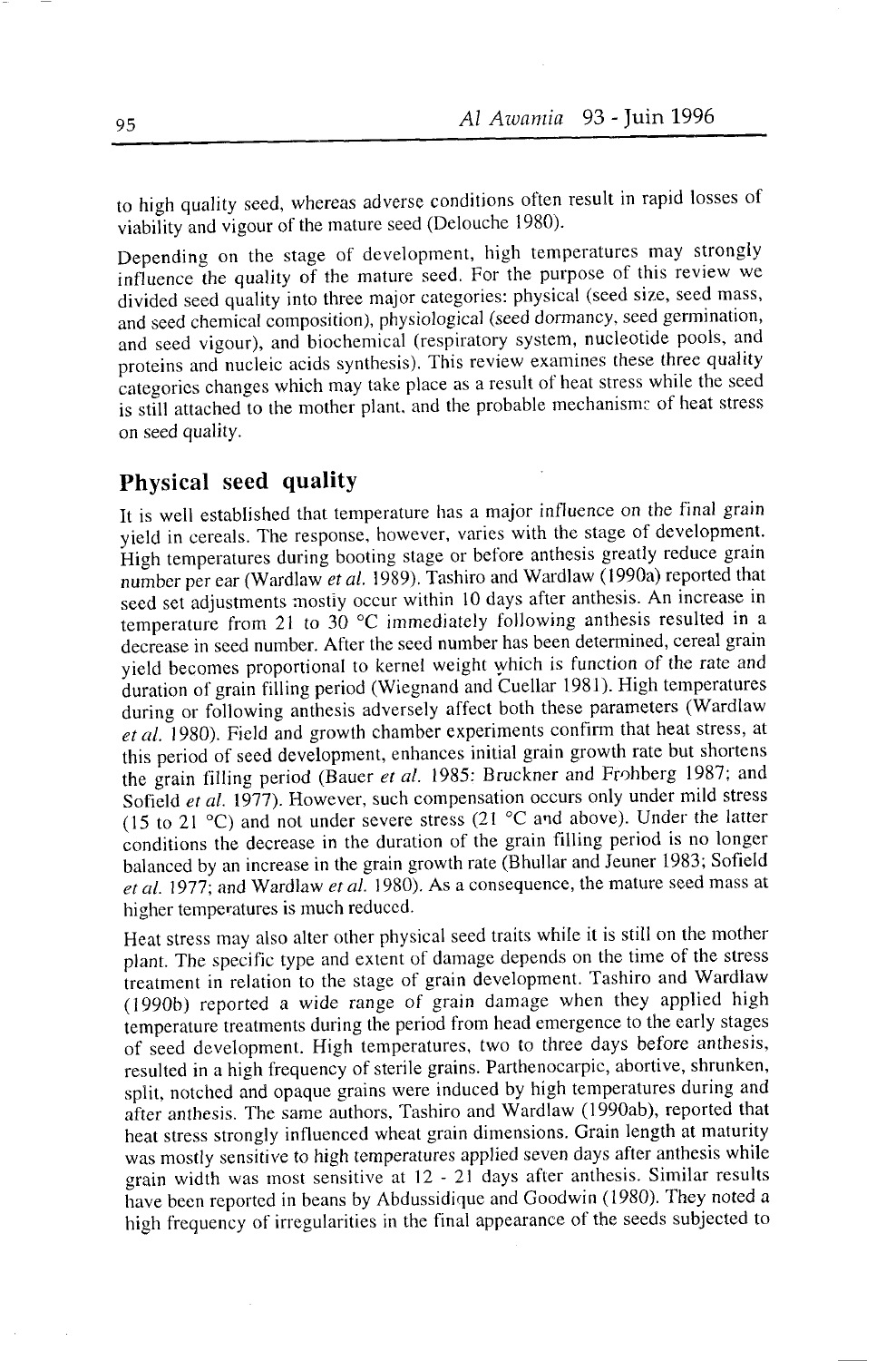high temperatures immediately after pod set. Khan and Laude (1969) had observed that the thickness of barley grain seed coat decreases with longer exposure of the developing seed to high temperatures. Keigley and Mullen (1986) found that the high temperature environment during soybean seed filling period increased the percentage of small, etched and discolored seeds, and reduced the seed weight.

Seed chemical composition also may vary with the stage of development and the prevailing environmental conditions. Bewley and Black (1985) described the time course of carbohydrates, lipids, and protein composition changes during the development of cereal seeds. Starch and proteins are the major constituents of a mature wheat seed. Their content and proportion per grain is determined by the interaction of the genotype with the environment. The increase in protein content of the seed is positively correlated with environmental stresses such as high temperatures and inadequate water supply (Bhullar and Jeuner 1985; and Spiertz 1977). In general, this increase is mostly due to a reduction in the starch content of the grain and not to a change in the quantity of nitrogen.

## Physiological seed quality

The physiological quality of the seed has also been reported to be influenced by parent seed environment (Fenner 1991). Differences in seed dormancy may be genetic in origin but, are also influenced by the environmental conditions during seed development and ripening (Hagemann and Ciha 1987; and Sawhney and Navlor 1978). It is well established that the degree and extent of post-harvest seed dormancy are strongly affected by the combination of the environmental conditions under which seed had developed and matured. With some exceptions, a decrease in seed dormancy is positively conelated with high temperatures during seed maturation (Fenner 1991). Koller (1962) showed that warm temperatures during the maturation of lettuce seeds reduced dormancy. Similarly, Gray et al. (1988) reported that high temperatures alleviate or prevent the occurrence of dormancy in lettuce. This reduction in dormancy by higher temperatures during seed development has also been demonstrated in the wild oats (Sexsmith 1969), barley (Khan and Laude 1969) and wheat (Reddy et al. 1985). Several studies have reported that high temperatures at the time of seed development and ripening shortens the dormancy neriod of wheat seeds (Olsson and Mattsson 1975; and Lalluka 1976). For these species that exhibit post-harvest dormancy, high temperatures during seed development often result in higher germination percentages due to a decrease in seed dormancy. As a general rule, high temperatures during seed development and maturity favor a decrease in seed dormancy. The exceptions to this general observation are those species which express little or no post-harvest seed dormancy. In this case high parent growth temperatures result in a decrease in germination and/or vigour of mature seed. Keigley and Mullen (1986) reported that high temperatures during soybean seed fill reduced germination and vigour of mature seeds. High temperature stress during corn seed maturation also affected subsequent seedling emergence and reduced seedling vigour as indicated by root and shoot dry weight (Frey 1981). Fussell and Pearson (1980) found that the temperature during which the pearl millet grain was developed did not affect seed viability. However, grains developed at low temperatures produced more vigorous seedlings than those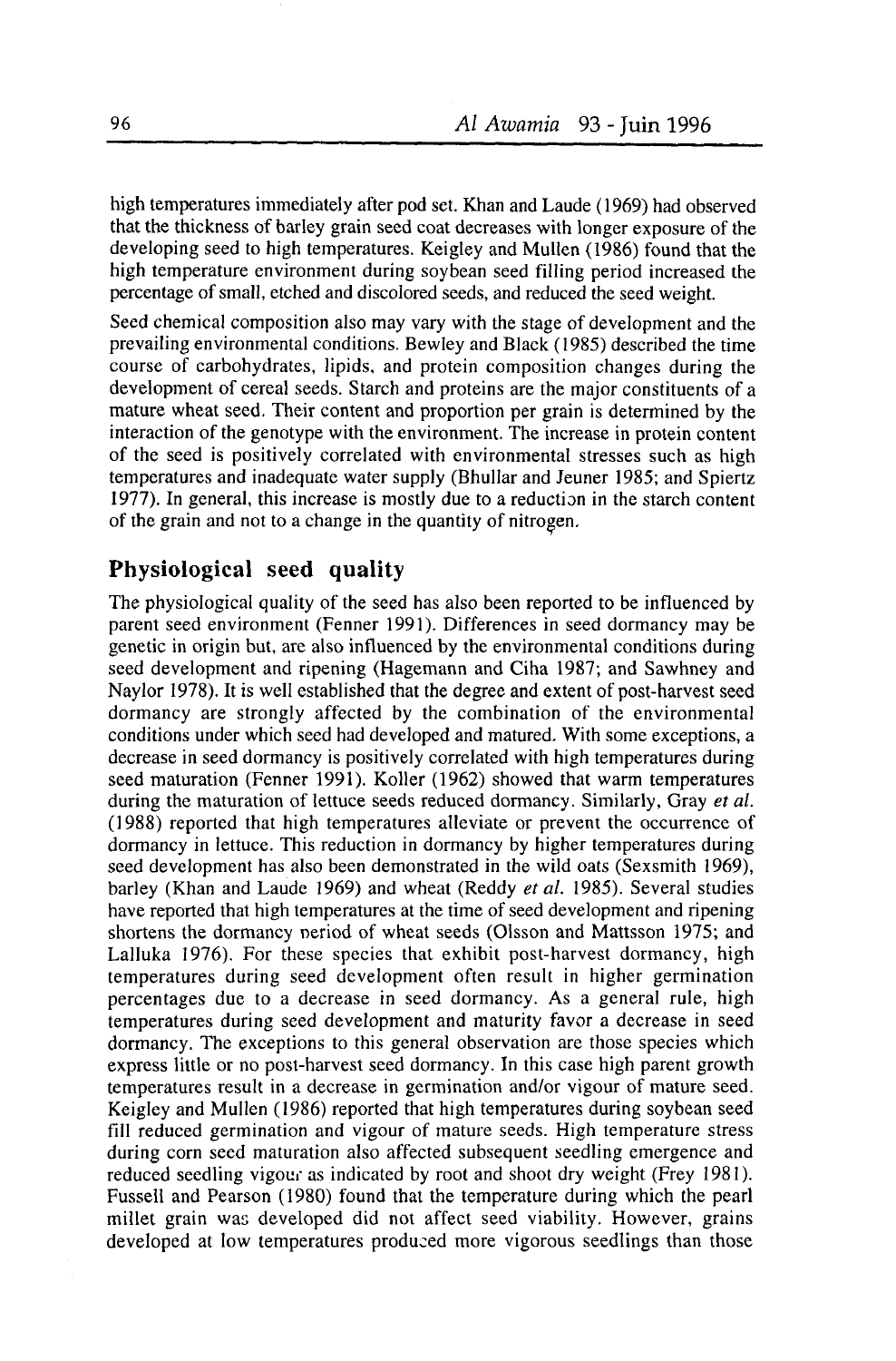developed at high temperatures. Mohamed et al. (1985) found that the high temperature conditions during millet seed development affected seed size, and subsequently, germination rate and seed viability. Similarly, Steiner and Opoku-Boateng (1991) demonstrated that high air temperature (daily maximum  $>35$  °C) shortly before and after anthesis reduced vigour of mature lettuce seed. Similar results have been reported for crisp lettuce seeds (Gray et al., 1988). Datta et al. (1972) reported that temperature regime under which the mother plants grew affected germination speed and germination percentage of the Aegilops carvopses. In their study on oat, Sawhney and Ouick (1985) demonstrated that even the temperatures during vegetative growth (up to anthesis) can influence the germination behavior of the resulting seeds. Walter and Jensen (1970) reported that air and soil moisture regimes during alfalfa seed production not only affected seed yield, size and germination but also influenced vigour of subsequent seedlings. Moss and Mullett (1982) demonstrated that seed vigour in beans can be modified by varying the temperature during seed production over several generations. However, negative response, an increase in temperature during seed development has been reported to increase seed germination and vigour in some species, such as barley (Khan and Laude 1969), bracted plantain (Stearns 1960). onions (Gray and Steckel 1984) and sugar beet (Wood et al. 1980).

From the literature cited above, evidence exists that temperature during seed development and maturation can affect seed germination. The general pattern which has emerged from most of these studies is that a large proportion of the variation in seed germination was explained either through a seed size and/or seed dormancy and little has been done about seed vigour properties.

Reduction in seed size due to heat stress during reproductive growth is commonly reported for many species as a result of altered seed growth rates and seed filling durations. Also, positive correlation between seed weight, seed germination and seedling vigour were reported by Datta et al. (1972) in agilops species, by Dornbos and Mullen (1991) in soybean grown under high temperatures and water stress, by Steiner and Opoku-Boateng (1991) in lettuce seeds, and by Walter and Jensen (1970) in alfalfa seeds. Other studies reported changes in seed size under high maternal temperatures but not associated with changes in seed quality as in cotton (Ouisenberry and Gipson 1974) and Plantago aristata (Stearns 1960). So, the question which remains unclear is whether these changes in seed size alone can explain the detrimental effects of heat stress seen in germination and seed vigour. Abdussidique and Goodwin (1980) reported that this effect can still be seen even when the high temperatures were imposed later in maturation of soybean, after seed size had been determined. This may suggest that in addition to the reduction in seed size, heat stress may cause some metabolic changes leading to reduced seed germination and vigour. In plants, it is well known that most metabolic reactions such as protein synthesis, photosynthesis and membrane integrity are affected by high temperatures (Harding et al. 1990; Raison et al. 1980). However, in seeds this kind of information is still lacking. Similar studies are needed to investigate the effects of temperatures during seed production on seed metabolic reactions.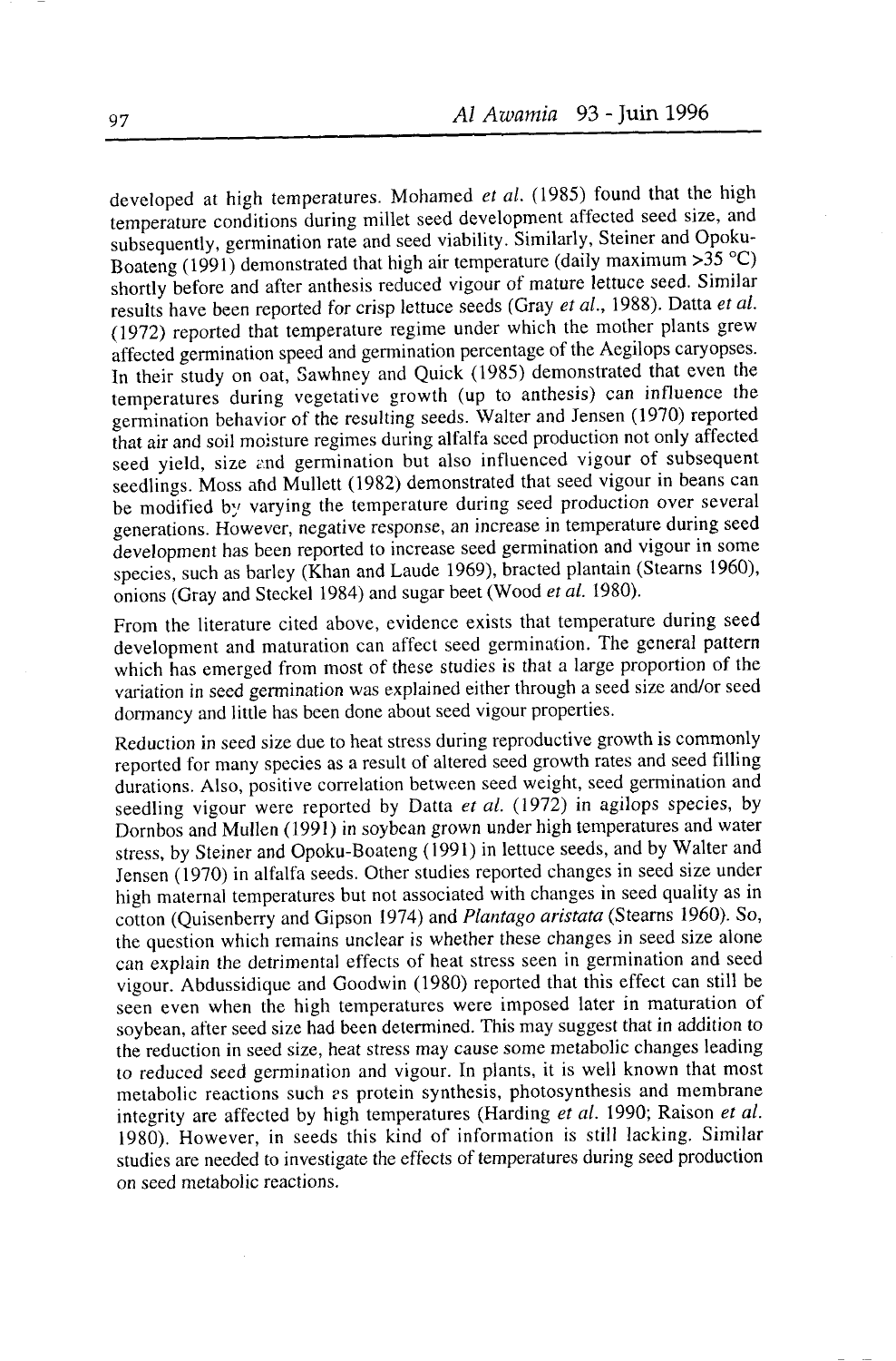seed dormancy is the most intensively studied phenomenon as far as temperature is considered. For most agricultural species, dormancy is positively correlated with temperature. High temperature conditions during seed production lead to reduction in seed dormancy and consequently to high seed germination. However, this effect could be seen only for seeds that are tested immediately after harvest. In order to study the actual effèct of temperature on seed germination and vigour, this confounding between seed germination and dormancy should be eliminated. This can be done either by allowing ample time for the seed to overcome dormancy or by alleviating the dormancy before any seed testing. On the other hand, seed germination alone does not provide sufficient performance information on the seed. Seed lots which show high germinability in the laboratory may demonstrate poor field emergence. A more sensitive measure of seed quality is provided by seed vigour tests. Thus, studies should be oriented to the understanding of the effect of high temperatures on seed vigour instead of seed germination. Recent study by Grass (1994) indicated that high temperatures during seed development and maturation had no effest on wheat "Oum-rabia" seed germination but reduced seed vigour.

### Biochemical seed quality

Physiological differences in seed performance are usually dependent on the biochemical metabolism of the seed during its early stages of imbibition. One of the apparent biochemical changes that occurs at this stage of the germination process is an increase in oxygen uptake. It is well known that respiration is necessary for growth. Its relationship with seed germination has been suggested to be based on two important roles: it provides the required energy to the germinating seed and it reflects both the integrity and the overall activity of the metabolic machinery of the seed (Dell'Aquila and Toritto l99l). Beevers and Hanson (1964) found that both respiration and phosphorylation, in corn seedling roots and shoots, were affected by high temperatures. Also, Madden (1992) reported that high temperature treatment during seed desiccation resulted in mitochondria damage of maize seed axes. Similar results have been reported by Grass (1994) for wheat seeds. Exposing wheat seed, during its development and maturation, to high temperatures resulted in low oxygen consumption by seed embryos and low mitochondria activity. Seed deterioration during storage, or accelerated ageing, may also result in a delay in mitochondria activation, a decrease in respiration rates and respiratory control ratio values, and a lower phosphorylative efficiency (Fergusson et al. 1990; and Woodstock et al. 1984).

Seed germination is a biological process that requires energy. This energy in the form of nucleotides plays a major role in germinating seed metabolism; it participates and regulates all phases of carbohydrates, lipids, proteins and nucleic acids metabolism (Mangat 1982). Adenosine triphosphate (ATP) is regarded as the main form of the available energy. However, dry seeds do not accumulate any ATP. Therefore, their production at the early stages of seed imbibition is essential for successful germination and in directing the growth and developmental processes, that occur during seed germinating (Moreland *et al.*) 1974; and Perl 1986). Differert environmental stresses were shown to influence the ATP level and/or the adenylate energy charge (AEC). Mangat (1982) reported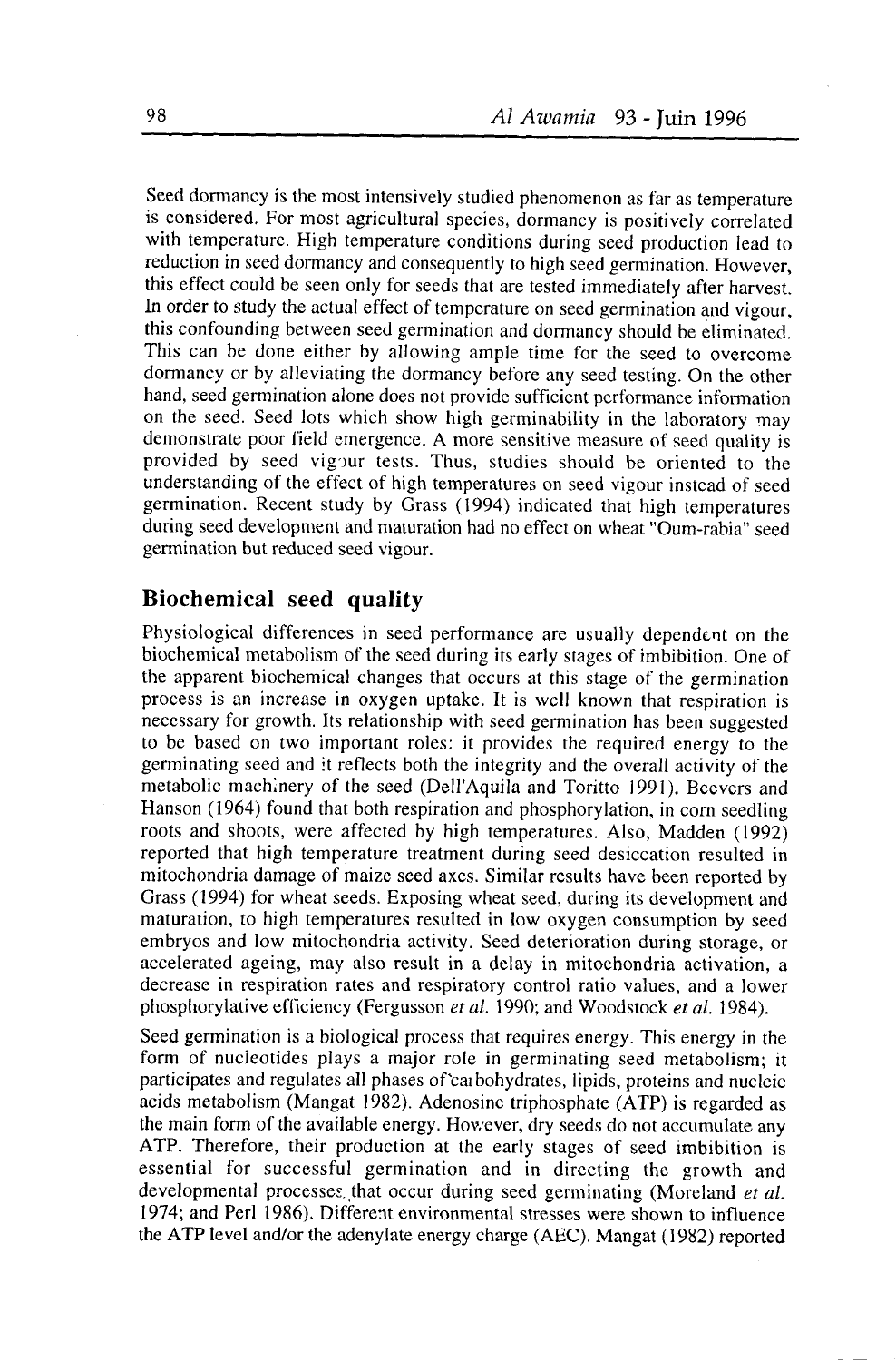that a combination of high air and soil temperatures resulted in low levels of total fiee nucleotides, nucleotide triphosphate, ribonucleic acid (RNA), and protein in soybean seedlings. Similar metabolic changes occur during other ènvironmental stressful conditions. Turner and Wellburn (1985) showed that the ATP levels in leaves of sweet pepper were very sensitive to water stress, where a small change in leaf water potential resulted in significant reduction in leaf ATP content to 70-80 % of the control. Mendelssohn and McKee (1985) reported that nutrient stress resulted in greatly reduced adenylate pools in marsh plant leaves. Ching (1982) stated that any chemical or herbicide treatment that inhibits respiration, photosynthesis, or growth tends to reduce ATP content in seeds and young seedlings. Madden (1992) showed that desiccation temperature over 40  $^{\circ}C$ resulted in a reduction of all the high energy nucleotide levels during the early stages of maize seed germination. Recent study by Grass (1994) revealed a decrease both in the nucleotide content and the adenylate energy charge of wheat embryos excised from seeds grown under high temperature conditions. Several investigators have also reported that ATP levels increase slowly during the hydration of aged seeds (Ching 1973; Ching and Danielson 1972; Lunn and Madsen l98l).

Deterioration of seed quality may take place either during seed development and maturation on the mother plant or while the seed is in storage. The rate of deterioration is dependent upon the environmental conditions to which the seed is exposed to. The first quality component to show deterioration is that of seed vigour, followed by germination and finally seed death (Spears 1995). The assessment of seed vigour is based on the physical, physiological and biochemical performance of the seed. These physiological and biochemical processes are generally the first detectable changes that occur during the deterioration of the seed quality. So, changes in seed metabolism machinery may take place before it is even possible to detect any decrease in viability as measured by the conventional germination test. In other words, germination loss is the last phenomenon that takes place in any seed quality deterioration. Respiratory metabolism of germinating seeds, especially mitochondria activity, loss of energy (ATP) during the initial stages of seed germination, membrane integrity as measured by seed conductivity are all measurable components that contribute to the assessment of seed vigour. Recent research has made little progress in this direction in pointing out mitochondria as the primary target of heat stress (Madden 1992; Grass 1994) but we are still far from proposing the mechanism of heat stress operating during seed development which controls germ inability and seed vigour. Further investigation is still needed in this area.

# Mechanisms of heat stress on seed quality

Many hypotheses have been suggested regarding the mechanisms of heat injury to cultivated plants. These hypotheses have been ranked by Levitt (1972) as direct or indirect heat injuries. Direct heat injury involves both lipid and protein change which results in membrane damage. Loss of membrane integrity at high temperatures could be due either to excessive fluidity and phase transition of lipids or to denaturation and aggregation of membrane proteins. Indirect heat injury involves primarily damage of major organelles such as rnitochondria and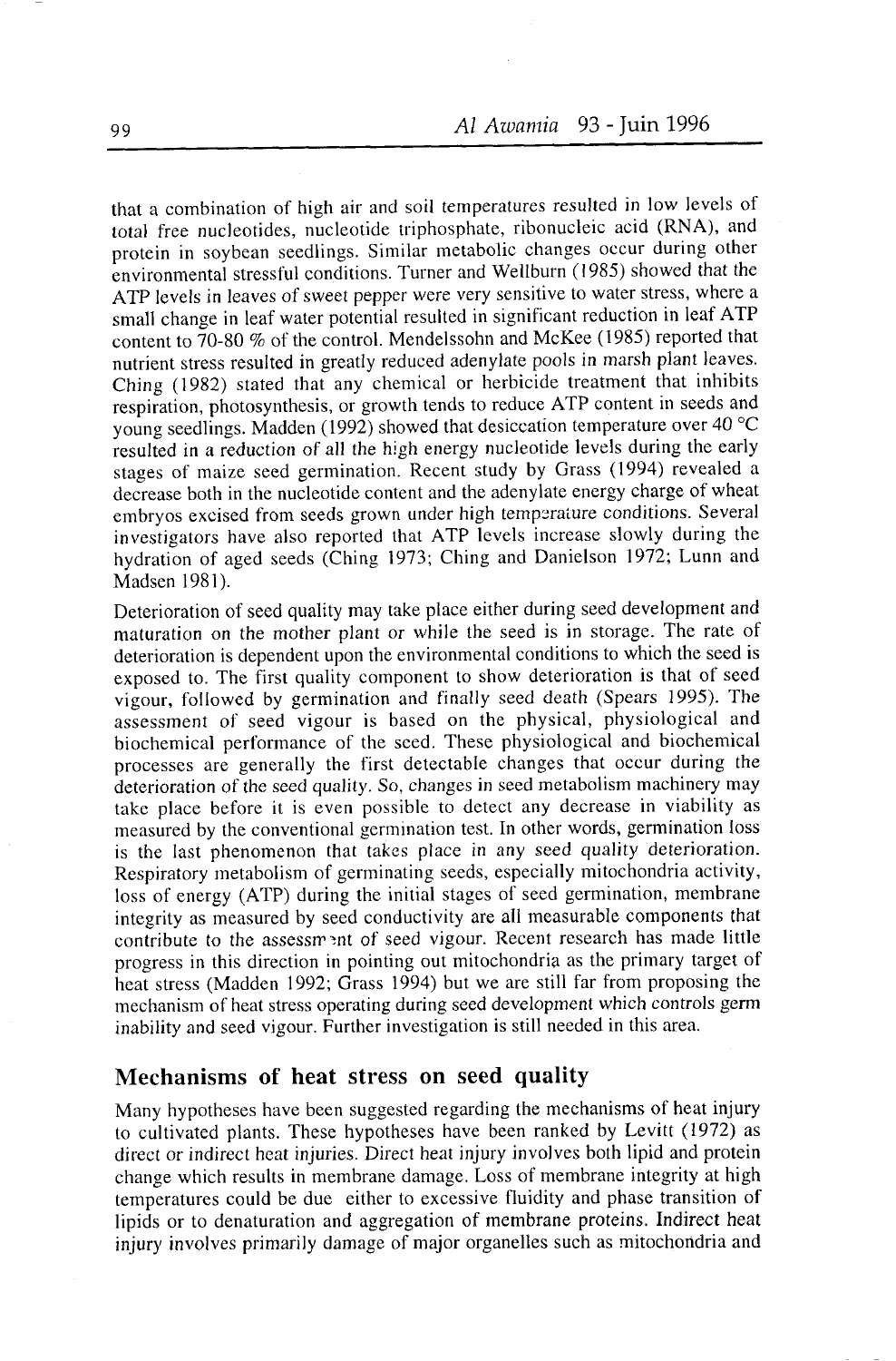chloroplasts. In seeds, the precise mechanism of heat stress, during seed development, and its effects on physiological and biochemical metabolism of the resulting mature seed is still unknown. However, a number of theoretical processes have been formulated regarding seed deterioration either in the field or in storage. One of the extensively studied mechanisms is membrane integrity and its chemical composition. Halmer and Bewley (1984) in their review of seed vigour, suggested membrane integrity as an important determinant factor of seed vigour. Excess solute leakage from seeds often indicates reduceq vigour (Association of official seed analysts 1983). Basvarajappa et al. (1991) provided evidence for the loss of membrane integrity as the probable first deteriorative change during ageing in maize seeds. Several studies have reported that environmental stress during seed growth, development and/or maturity strongly alter the chemical composition of the seed mer. branes. Dornbos *et al.* (1989) have shown that drought stress and high temperature during seed fill strongly influenced the fatty acid composition of membrane phospholipids in soybean seeds. Dornbos (1988) in his review of the effect of high parent growth temperature on seed phospholipid composition concluded that membrane lipid composition and fluidity may represent one of the mechanisms of heat injury on seed quality.

Recent studies on seed quality suggest possible influence of temperature on the mitochondria activity and structure of seed embryo during its early stages of germination. Madden (1992) found that high temperature desiccation resulted in a reduced mitochondria activity of maize embryos. These changes were accompanied by a noticeable decrease both of nucleotide content and AEC values of maize embryos, and consequent low seedling vigour. Similar results have been reported by Crass (1994) where high temperature during seed development and maturation had negatively influenced the respiratory metabolism of wheat embryos and resulted in low seedling vigour. This impairment of mitochondria was also associated with a decrease in the available energy (ATP) during early germination. The author (Grass, 1994) suggests that mitochondria may be one of the probable targets of heat stress injury to seed.

Other hypotheses of heat injury to seed quality may involve alteration in the expression of one or several components of seed metabolism such as enzymatic machinery, gene expression, desiccation tolerance, and heat shock proteins. Bewley and Marcus (1990) reported that the expression of some genes that regulate developmental processes can be altered by environmental factors during seed development. Heat stress is known to induce synthesis of heat shock proteins (HSPs). Abernethy et al. (1989) suggested that these HSPs could be synthesised as a normal part of seed development and retained during seed desiccation; or they may be synthesised only in response to high temperature stress during seed maturation. Howarth (1990) reported that long-lived RNAs in the dry seed, including mRNAs encoding for HSPs, can be synthesised during seed-ripening period. The author (Howarth 1990) suggested that the environmental conditions prevalent during development and maturation of the seed modify the subsequent thermosensitivity during germination. In other words, these environmental conditions may affect the ability for the synthesis of HSPs in the early stages of germination. Helm er al. (1989), in their study on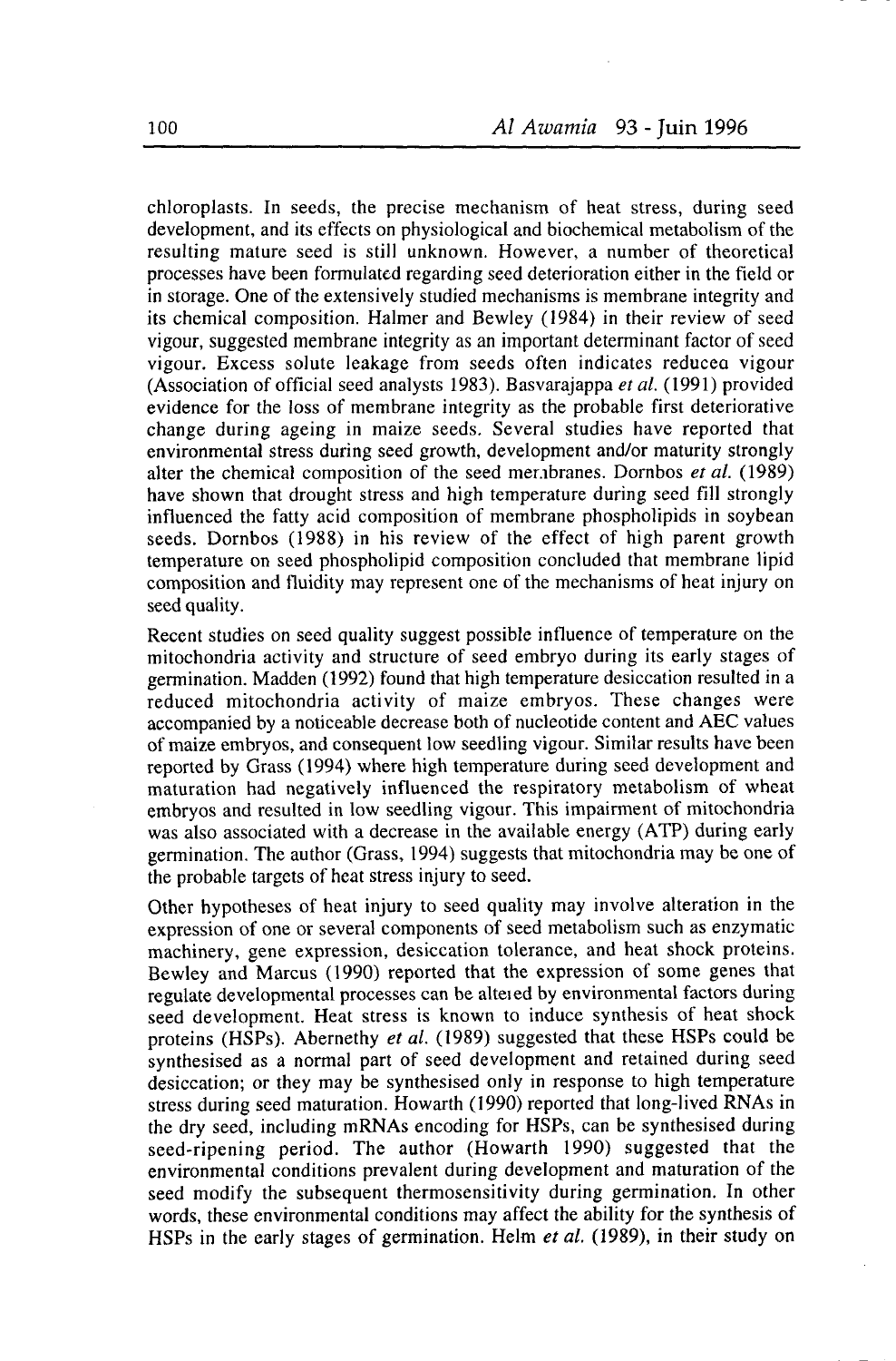wheat embryos, concluded that low vigour embryos do not synthesise as much of HSPs as normally synthesised by high vigour embryos. The same authors suggested that this decrease in HSPs response is due to specific lesions in the gene expression in low vigour seeds.

# Conclusion

In any seed multiplication program, a knowledge of how environmental conditions affect seed yield and quality is of considerable importance in producing high-quality seeds. This could be of practical importance to the seed's man in choosing cultivars and the site of seed production. Temperature is one of the important factors that influences not only plant growth and development (yield), but also the quality of its progeny the seed.

It is evident from the literature that temperature strongly influences seed quality. The effects of this abiotic stress vary widely among species and varieties and the response depends on the time and the exposure period to high temperature. Depending on the crop cycle, heat stress influences the physical parameters of seed quality, in particular seed size and seed appearance. Physiological criteria of seed quality are strongly affected by heat stress. In highly dormant species, caution is warranted in distinguishing the dormancy factor from changes in the inherent physiological quality of the seed in response to maternal growth temperatures. Since any change on the physiological quality must be related to changes in the biochemical metabolism of the seed, it seems that any effects of temperature during seed development on seed germination and vigour would be mediated through a physiological or biochemical origin.

Review of the literature reveals that the temperature-induced changes in seed quality suggest that maternal growth temperatures play an important role in seed quality determination.

#### **References**

Abernethy R.H., Theil D.S., Petersen N.S. and Helm K. (1989). Thermotolerance is developmentally dependent in germinating wheat seed. Plant Physiol. 89: 596-576.

Abdussidique M.D. and Goodwin P.B. (1980). Seed vigour in bean (Phaseolus vulgaris L.CV Apollo) as influenced by temperature and water regime during development and maturation. J. Exp. Bot. 31: 313-323.

Association of official seed analysts. (1983). Seed vigour testing. AOSA., Springfield, IL.

Austin R.B. (1972). Effects of environment before harvesting on seed viability. In E.H.Roberts (ed.) Viability of seeds. Chapman and Hall LTD, London, pp. 114-149.

Basvarajappa B.S., Shetty H.S. and Prakash H.S. (1991). Membrane deterioration and other biochemical changes, associated with accelerated ageing of maize seeds. Seed Sci. and Technol. 19: 279-286.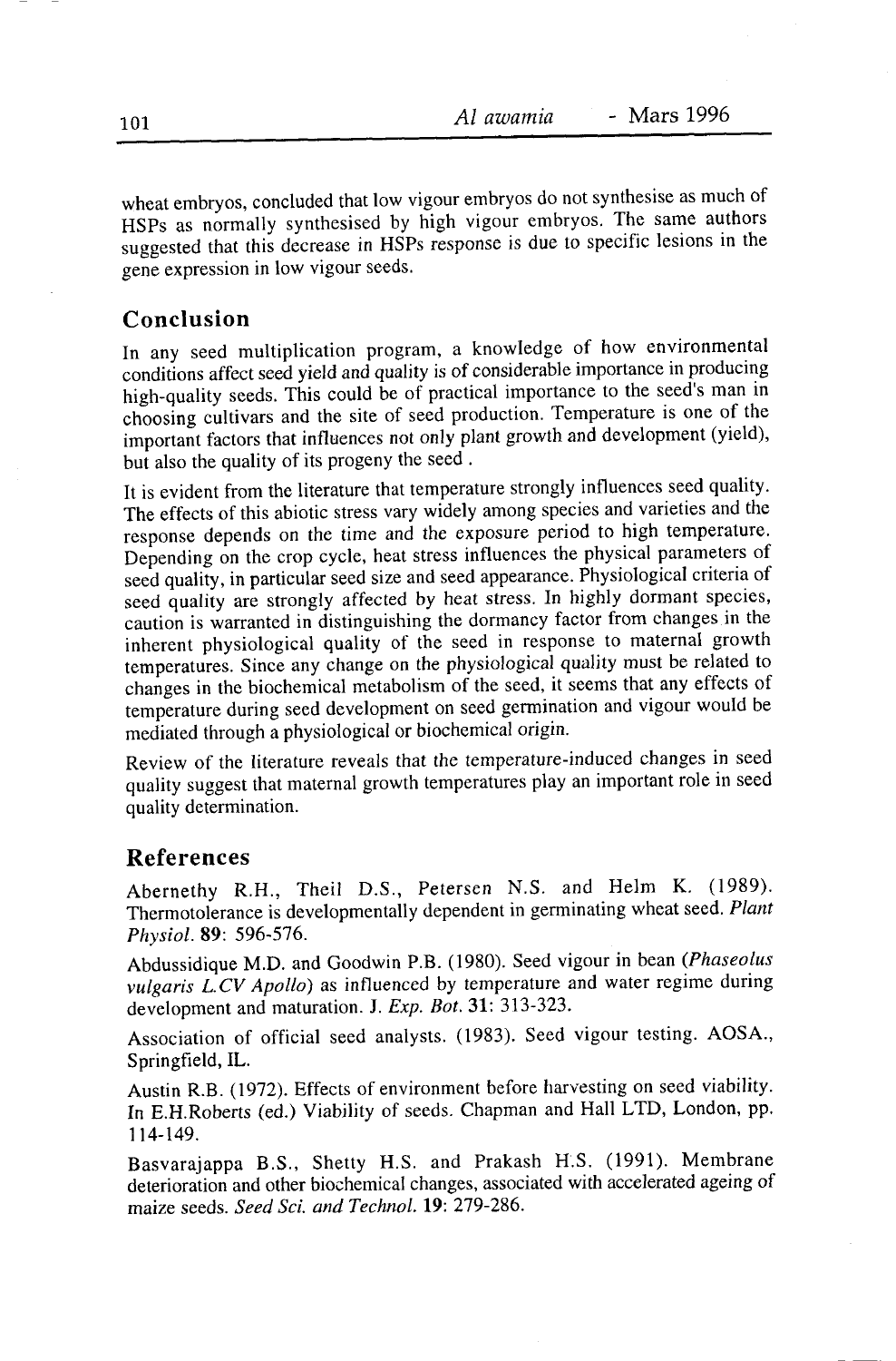Bauer A., Frank A.B. and Black A.L. (1985). Estimation of spring wheat grain dry matter assimilation from air temperature. Agron. J.  $77: 743-752$ .

Beevers L. and Hanson J.B. (1964). Oxidative phosphorylation by root and shoot mitochondria from corn seedlings as affected by temperature  $Crop$  Sci, 4: 549s50.

Bewley J.D. and black M. (1985). Sceds. Physiology of developmenr and germination. Plenum press, New York.

Bewley J.S. and Marcus A. (1990). Gene expression in seed development and germination. In W.E.Cohn and K. Moldave (eds.). Progress in acid research and molecular biology,  $38: 165-193$ .

Bhullar S.S. and Jeuner C.F. (1983). Responses to brief periods of elevared temperatures in ears and grain of wheat. Aust. J. Plant Physiol., 10: 549-560.

Bhullar S.S., and Jeuner C.F. (1985). Differential responses to high temperatures of starch and nitrogen accumulation in the grain of four cultivars of wheat. Aust. J. Plant Physiol, 12: 363-375.

Bruckner P.L. and Frohberg R.C. (1987). Rate and duration of grain fill in spring wheat. Crop Sci.  $27: 451-455$ .

Ching T.M. and Danielson R. (1972). Seedling vigour and adenosine triphosphate level of lettuce seeds. Pro. Assoc. Off. Seed Anal. 62: 116-124.

Ching T.M. (1973). Adenosine triphosphate content and seed vigour. Plant Physiol, Sl: 400-402.

Ching T.M. (1982). Adenosine triphosphate and seed vigour. In A.A.Khan (ed.) The Physiology and biochemistry of seed Jevelopment, dormancy and germination. Elsevier biomedical press, New York, pp. 487-504.

Datta S.C., Gutterman Y. and Evenari M. (1972). The influence of the origin of the mother plant on yield and germination of their caryopses in *aegilops ovata*. Planta,105: 155-16.

Dell'Aquila A. and Toritto V. (1991). Germination and biochemical activities in wheat seeds following delayed harvesting, ageing and osmotic priming. Seed Sci. and Technol. 19: 73-82.

Delouche J.C. (1980). Environmental effects on seed development and seed quality. *Hort. sci.* 15: 775-780.

Dornbos D.L. (1988). Soybean seed yield, viability and vigour, and chemical composition resulting from drought and high termerature stress during seed fill. Ph.D. Dissertation. Iowa Ctate University, Ames, lowa, USA.

Dornbos D.L., Mullcn R.E. and Harnrnond E.G. (1989). Phospholipids of environmentally stressed soybean seeds. Jaocs., 66: 1371-1373.

Dornbos D.L., Mullen R.E. and Shibles R.M. (1989). Drought stress cffects during seed fill on soybean seed germination and vigour. Crop Sci. 29: 476-480.

Dornbos D.L. and Mullen R.E. (1991). Influence of stress during soybean seed fill on seed weight, germination, and seedling growth rate. Can. J. Plant Sci, 7l: 373-383.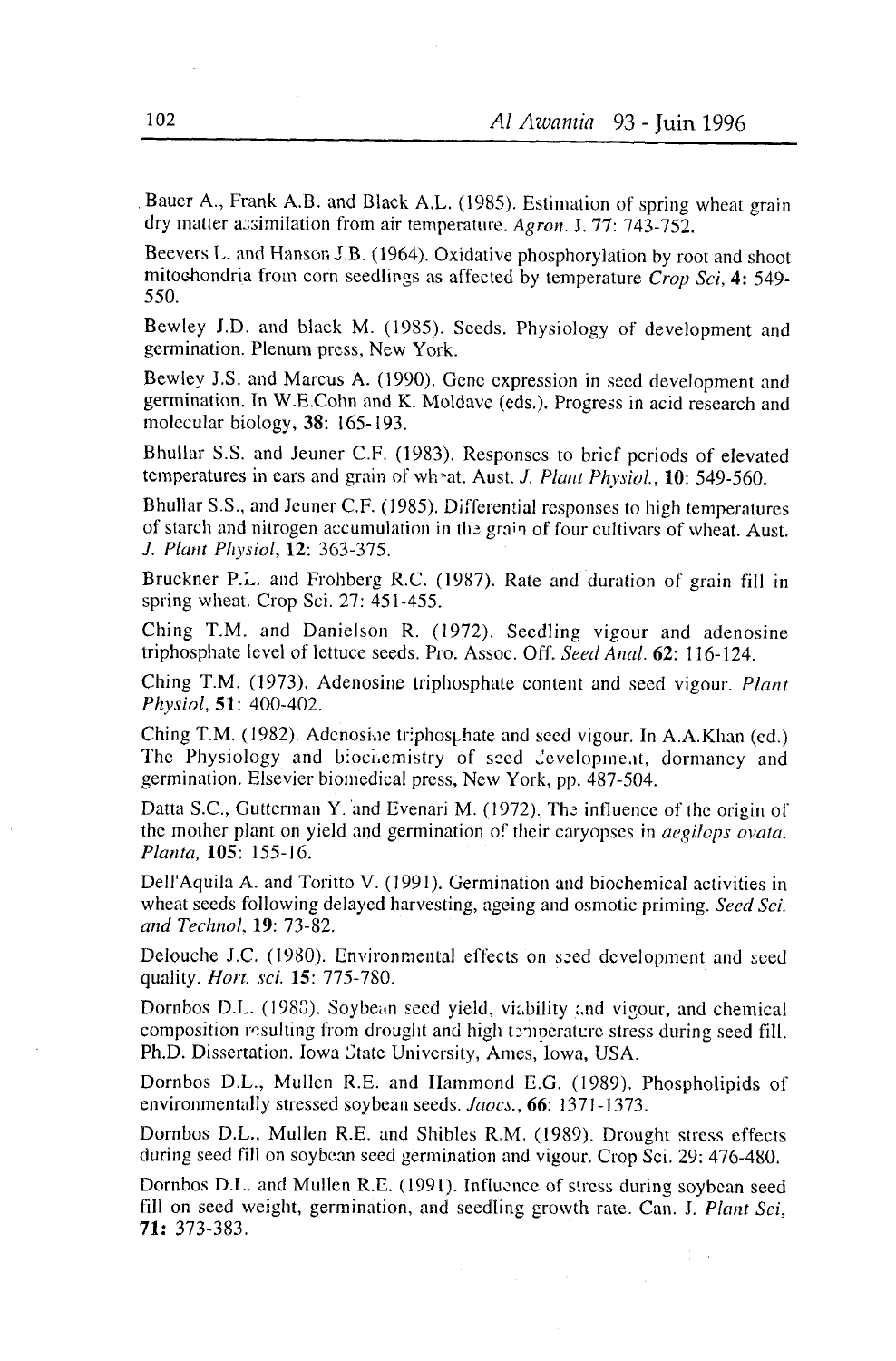Fenner M. (1991). The effects of the parent environment on seed germ inability. Seed Science Research, 1: 75-84.

Ferguson J.M., Tekrony D.M. and Egli D.B. (1990). Changes during early soybean seed and axes deterioration: I. Seed quality and mitochondrial respiration. Crop Sci, 30: 175-179.

Frey N.M. (1981). Environmental influences on corn seed quality and production. In J.S.Burris (ed.) Proceedings of the Fourth Annual Seed Technology Conference, August 23-24, 1981. pp. 71-78.

Fussel L.K. and Pearson J.C. (1980). Effect of grain development and thermal history on grain maturation and seed vigor of Pennisetum americanum. J. Exp. Bot. 31: 635-643.

Grass L. (1994). Effect of heat stress during seed development and maturation on wheat (Triticum durum) seed quality. Ph.D. Dissertation. Iowa State University. Ames. Iowa, USA.

Gray D. and Steckel J.R.A. (1984). Viability of onion (Allium cepa) seed as influenced by temperature during seed growth. Ann. Appl.Biol. 104: 375-382.

Gray D., E.Wurr D.C., Ward J.A. and Fellows J.R. (1988). Influence of postflowering temperature on seed development and subsequent performance of crisp lettuce. Ann. Appl.Biol. 113: 391-402.

Hagemann M.G. and Ciha A.J. (1987). Environmental X genotype effects on seed dormancy and after-ripening in wheat. Agro. J. 79: 192-197.

Halmer P. and Bewley J.D. (1984). A physiological perspective on seed vigour testing. Seed Sci. and Technol. 12: 561-575.

Harding S.A., Guikema J.A. and Paulsen G.M. (1990). Photosynthetic decline from high temperature stress during maturation of wheat. Plant Physiol.  $92:654-658.$ 

Harman G.E. and Stasz T.E. (1986). Influence of seed quality on soil microbes and seed rots. In Physiological-Pathological interactions affecting seed deterioration. CSSA special publication, 12: 11-37.

Helm K.W., Petersen N.S. and Abernethy R.H. (1989). Heat shock response of germinating embryos of wheat: Effects of imbibition time and seed vigor. Plant Physiol. 90: 598-605.

Howarth C. (1990). Heat shock proteins in Sorghum bicolor and Pennisetum americanum. II. Stored RNA in Sorghum seed and its relationship to heat shock protein synthesis during germination. Plant, Cell and Environs. 13: 57-64.

Keigley P.J. and Mullen R.E. (1986). Changes in soybean seed quality from high temperature during seed fill and maturation. Crop Sci. 26: 1212-1216.

Khan R.A. and Laude H.M. (1969). Influence of heat stress during seed maturation on germinability of barley seed at harvest. Crop Sci. 9: 55-58.

Koller D. (1962). Preconditioning of germination in lettuce at time of fruit ripening. Ann. J. Bot. 48: 841-844.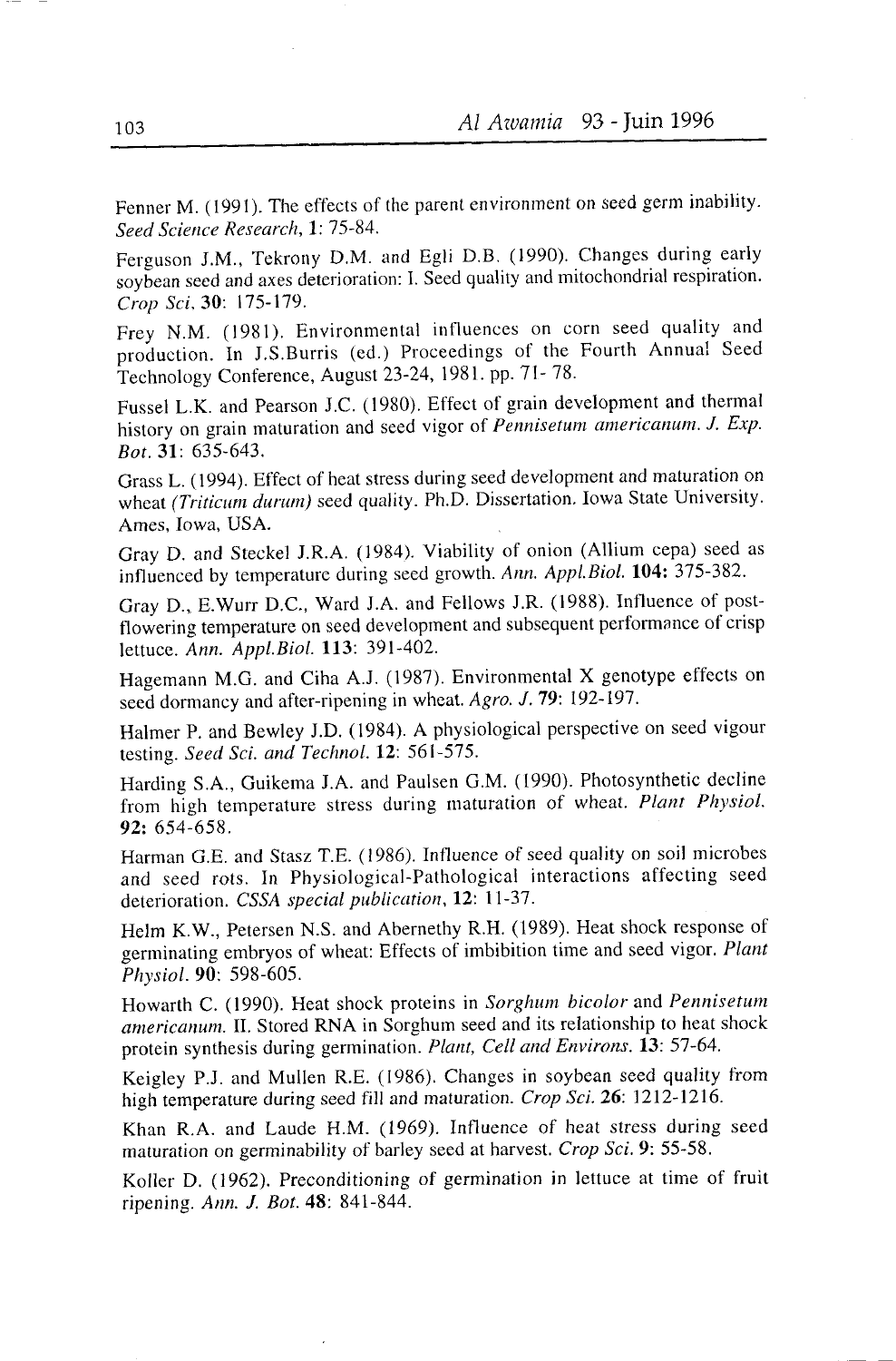Lalluka V. (1976). The effect of temperature during the period prior to ripening in the ear in rye and wheat varieties grown in Finland. Cereal Res. Commune. 4:93-96.

Levitt J. (1972). Responses of plants to environmental stresses. New York, Academic press.

Lunn G. and Madsen E. (1981). ATP levels of germinating seeds in relation to vigor. Physlol. Plant. 53: 164-169.

Madden R.F. (1992). Early germination physiology in hybrid maize embryos damaged by high-temperature desiccation. Ph.D. Dissertation. Iowa State Universify. Ames, Iowa, USA.

Mangat B.S. (1982). Influence of soil and air temperature on I. Nucleotide metabolism and growth of Phaseolus vulgaris L. seedlings. J. Exp. Bot. 33 :269-278.

Mendelssohn I.A. and McKlee K.L. (1985). The effect of nutrient on adenine nucleotide levels and the adenylate energy charge ratio in Spartina alterniflora and Spartina patens. Plant, Cell and Environ. 8: 213-218.

Mohamed H.A., Clarck J.A. and Ong C.K. (1985). The influence of temperature during seed development on the germination characteristics of millelet seeds. Plant, Cell and Environs. 8: 361-362.

Moreland D.E., Hussey G.G., Shriner C.R. and Farmer F.S. (1974). Adenosine phosphates in germinating radish (Raphanus sativus L.) seeds. Plant Physiol.  $54 : 560 - 563$ .

Moss G.I. and Mullett J.H. (1982). Potassium release and seed vigour in germinating bean (Phaseolus vulgaris L.) seed as influenced by temperature over the previous five generations. *J. Exp. Bot.* 33: 1147-1160.

Olsson G. and Mattsson B. (1975). Seed dormancy in wheat under different weather conditions. Cereal Res. Commune.4: 181-185.

Perl M. (1986). ATP synthesis and utilization in the early stage of seed germination in relation to seed dormancy and quality. Physiol. Plant. 66: 177-182.

Quisenberry J.E. and Gipson J.R. (1974). Growth and productivity of cotton grown from seed produced under four night temperatures. Crop Sci. 14: 300-302.

Raison J.K., Berry J.A., Armond P.A. and Price C.S. (1980). Membrane properties in relation to the adaptation of plants to temperature stress. In Turner,N.C. and P.J.Karmer (eds): Adaptation of plants to water and high temperature stress. New York. John Wiley and Sons. pp. 261-273.

Reddy L.V., Metzger R.J. and Ching T.M. (1985). Effect of temperature on seed dormancy of wheat. Crop Sci. 25: 455-458.

Sawhney R., and Naylor J.M. (1978). Dormancy studies in seed of Avena fatua. 9. Demonstration of genetic variability affecting the response to temperature during seed development. Can. J. Bot.  $57:59-63$ .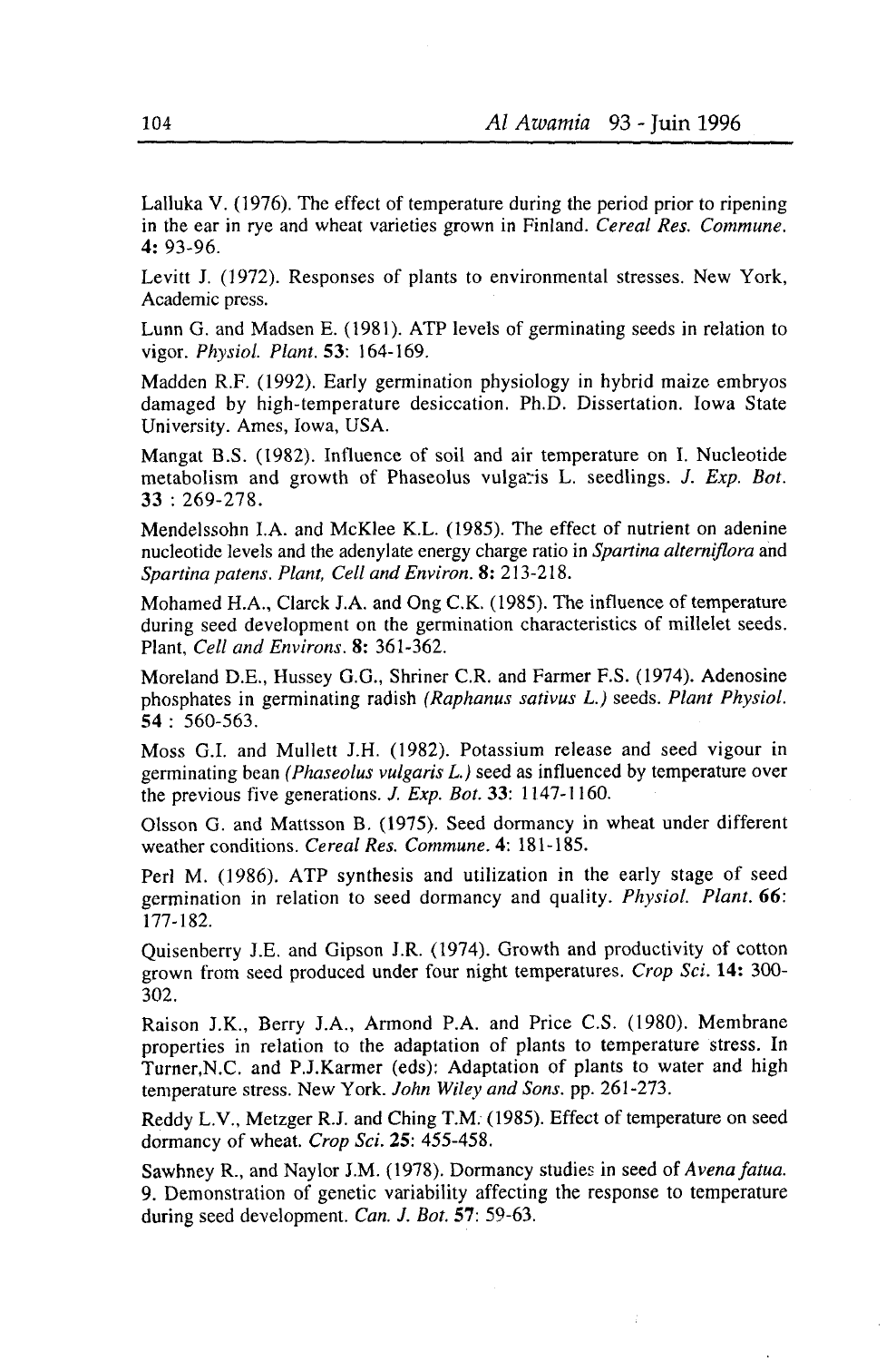Sawhney R. and Quick A.W. (1985). The effect of temperature during parental vegetative growth on seed germination of wild oats (Avena fatua L.). Ann. Bot. 55:25-28.

sexsmith J.J. (1969). Dormancy of wild oat seeds produced under various temperature and moisture conditions. Weed Sci. 17: 405-407.

Sofield I., Evans L.T. Cook M.G. and Wardlaw I.F. (1977). Factors influencing the rate and duration of grain filling in wheat, Aust. J. Plant Physiol. 4: 785-797.

Spears J.F. (1995). An introduction to seed vigour testing. Seed vigour testing seminar. ISTA, June 7, 1995. Copenhagen, Denmark.

Spiertz J.H.J. (1977). The influence of temperature and light intensity on grain giowth in relation to the carbohydrate and nitrogen economy of the wheat plant. Neth. J. Agri. Sci. 25: 182-197.

Stearns F. (1960). etfect of seed environment during maturation on seedling growth. Ecology. 4: 221-222.

Steiner J.J. and Opoku-Boateng K. (1991). Natural season- long and diurnal temperature effects on lettuce seed production and quality. J. Amer.Soc.Hort.Sci.  $116: 396-400.$ 

Tekrony D.M. (1981). Environmental influences on soybean seed quality and production. In J.S.Burris (ed.) Proceedings of the Fourth Annual Seed Technology Conference, August 23-24, 1981. pp. 51-70.

Tashiro T. and Wardlaw I.F. (1990a). The response to high temperature shock and humidity change prior to and during the early stages of grain development in wheat. Aust. J. Plant Physiol. 17: 551-561.

Tashiro T. and Wardlaw I.F. (1990b). The effect of high temperature at different stages of ripening on grain set, grain weight and grain dimensions in the semi dwarf wheat 'Banks'. Ann. Bot. 65: 51-61.

Turner L.B. and Wellburn A.R. (1985). Changes in adenylate nucleotide levels in the leaves of Capsicum annuum during water stress. J. Plant Physiol. l2O: lll-122.

Walter L.E. and Jensen E.H. (1970). Effect of environment during seed production on seedling vigor of two alfalfa varieties. Crop Sci. 10: 635-638.

Wardlaw I.F., Dawson I.A., Munibi P. and Fewster R. (1989). The tolerance of wheat to high temperatures during reproductive growth. I.Survey procedures and general response patterns. Aust. J. Agric. Res. 40: 1-13.

wardlaw I.F., Sofield I. and cartwright P.M. (1980). Factors limiting the rate of dry matter accumulation in the grain of wheat grown at high temperatures. Aust. J. Plant Physiol. 7: 387-400.

weignand c.L. and cuellar J.A. (1981). Duration of grain filling and kernel weight of wheat as affected by temperature. Crop Sci. 21: 95-101.